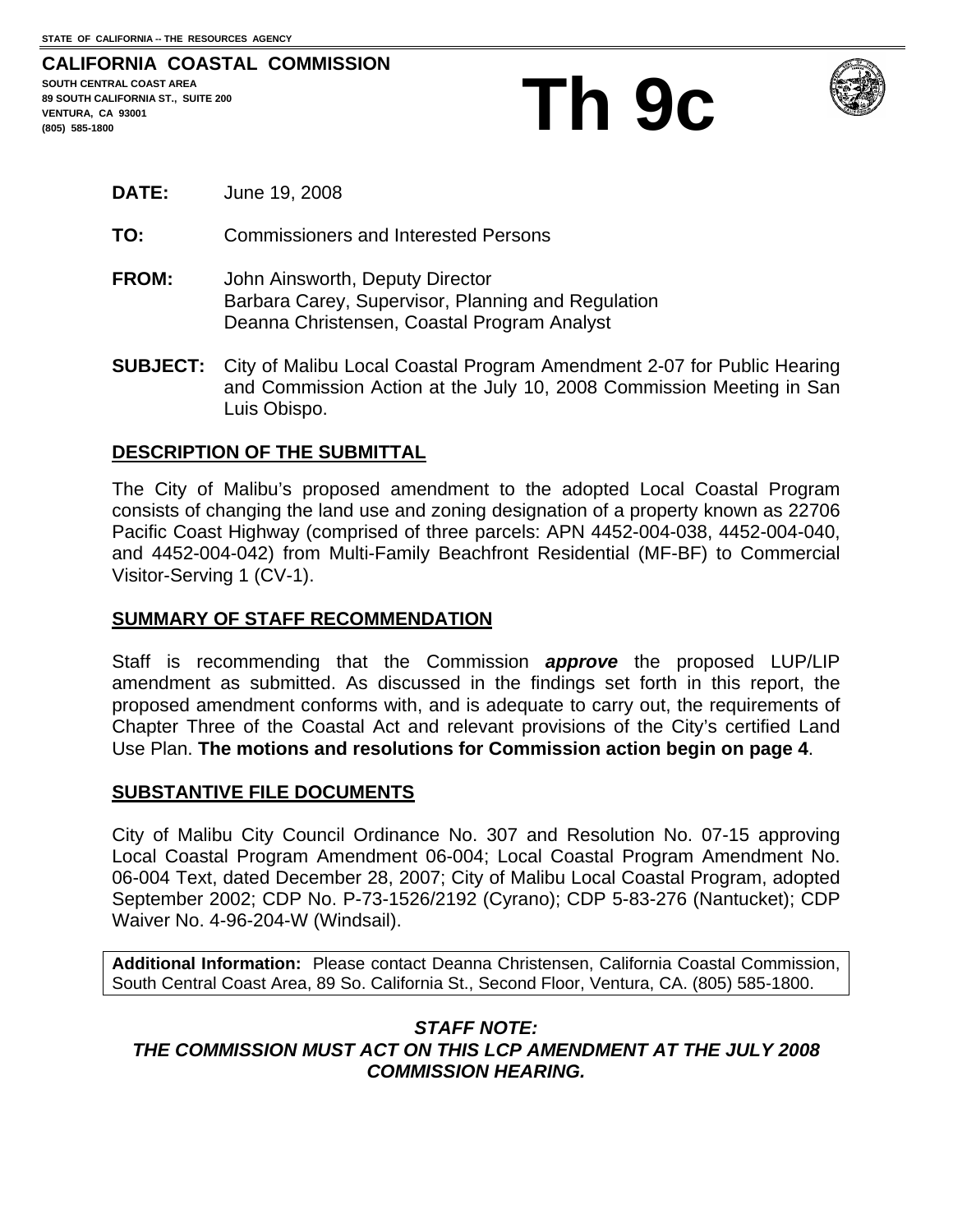# **TABLE OF CONTENTS**

| $\mathbf{L}$ |                                                                  |  |
|--------------|------------------------------------------------------------------|--|
|              | B.                                                               |  |
|              | II. STAFF RECOMMENDATION, MOTION, AND RESOLUTION ON THE LAND USE |  |
|              |                                                                  |  |
|              | III. STAFF RECOMMENDATION, MOTION, AND RESOLUTION ON THE LOCAL   |  |
|              |                                                                  |  |
|              | IV. FINDINGS FOR APPROVAL OF THE LOCAL COASTAL PROGRAM           |  |
|              |                                                                  |  |
|              |                                                                  |  |
| V.           |                                                                  |  |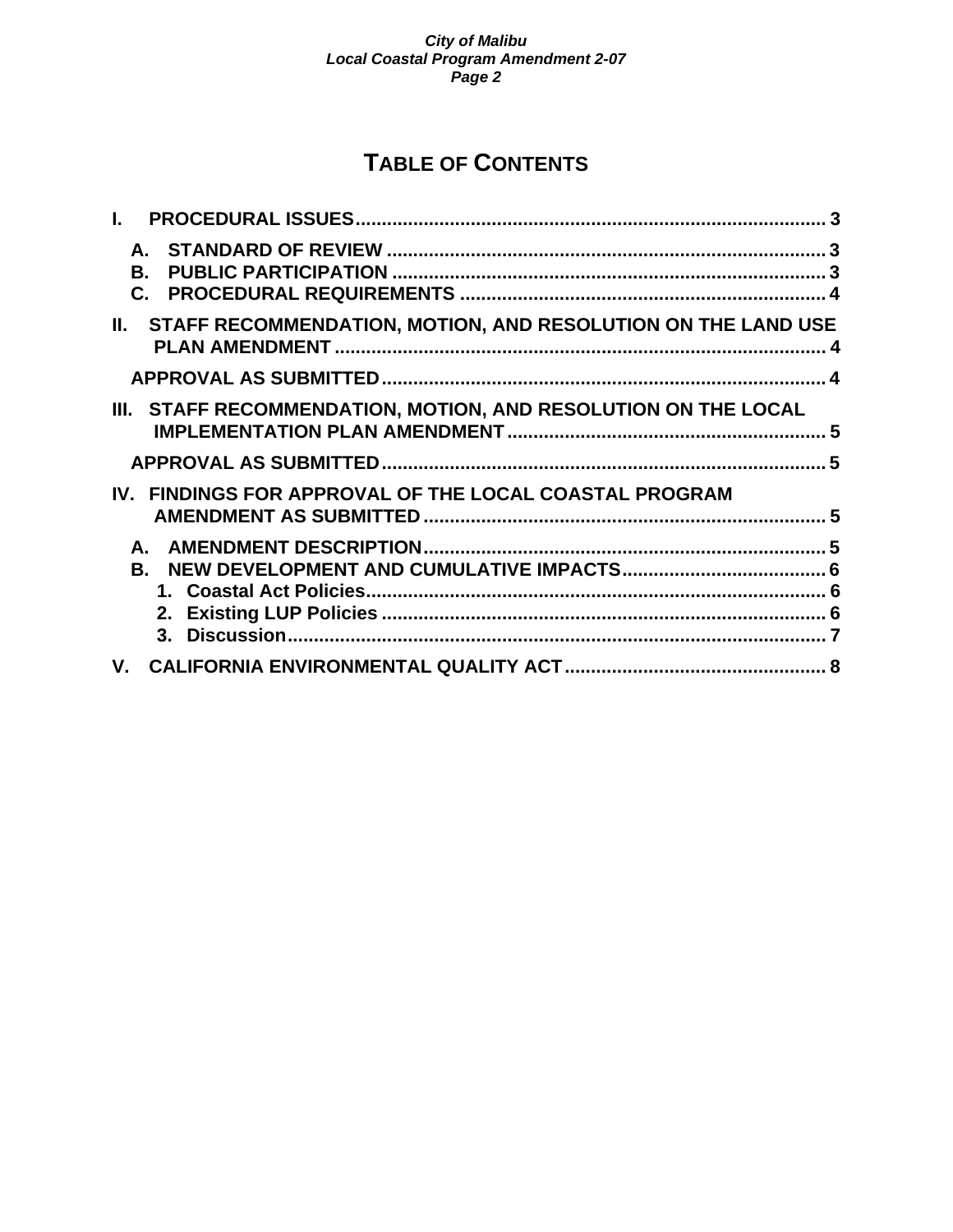# **I. PROCEDURAL ISSUES**

# **A. STANDARD OF REVIEW**

The Coastal Act provides:

*The commission shall certify a land use plan, or any amendments thereto, if it finds that a land use plan meets the requirements of, and is in conformity with, the policies of Chapter 3 (commencing with Section 30200)… (Section 30512(c))* 

The Coastal Act further provides:

*The local government shall submit to the Commission the zoning ordinances, zoning district maps, and, where necessary, other implementing actions that are required pursuant to this chapter.* 

*…The Commission may only reject ordinances, zoning district maps, or other implementing action on the grounds that they do not conform with, or are inadequate to carry out, the provisions of the certified land use plan. If the Commission rejects the zoning ordinances, zoning district maps, or other implementing actions, it shall give written notice of the rejection, specifying the provisions of the land use plan with which the rejected zoning ordinances do not conform, or which it finds will not be adequately carried out, together with its reasons for the action taken. (Section 30513)* 

The standard of review that the Commission uses in reviewing the adequacy of the land use plan, as the City is proposing to amend it, is whether the land use plan is consistent with, and meets the requirements of, the policies of Chapter 3 of the Coastal Act. The standard of review for the proposed amendment to the Implementation Plan of the certified Local Coastal Program, pursuant to Section 30513 and 30514 of the Coastal Act, is that the proposed amendment is in conformance with, and adequate to carry out, the provisions of the Land Use Plan (LUP) portion of the adopted City of Malibu Local Coastal Program. In addition, all Chapter 3 policies of the Coastal Act have been incorporated in their entirety in the certified City of Malibu LUP as guiding policies.

# **B. PUBLIC PARTICIPATION**

Section 30503 of the Coastal Act requires public input in preparation, approval, certification and amendment of any LCP. The City held public hearings (Planning Commission Hearing on January 16, 2007, and City Council Hearing on February 26, 2007) and received written comments regarding the project from concerned parties and members of the public. The hearings were noticed to the public by publishing the notice in the local newspaper and by mailing notice to interested parties, consistent with Section 13515 of Title 14 of the California Code of Regulations. Notice of the Coastal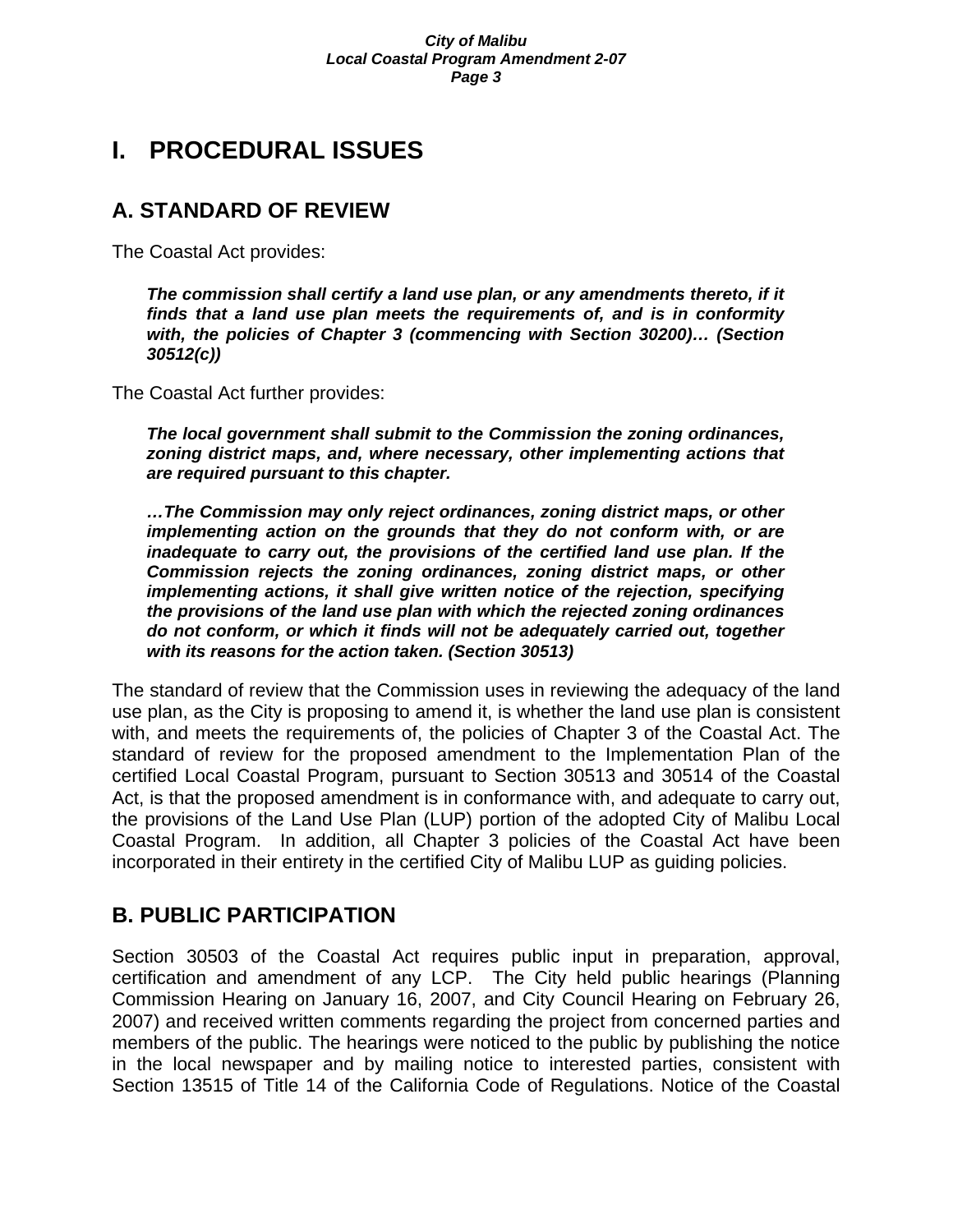Commission hearing for LCP Amendment 2-07 has been distributed to all known interested parties.

# **C. PROCEDURAL REQUIREMENTS**

Pursuant to Section 13551 (b) of Title 14 of the California Code of Regulations, the City resolution for submittal may specify that a Local Coastal Program Amendment will either require formal local government adoption after the Commission approval, or is an amendment that will take effect automatically upon the Commission's approval pursuant to Public Resources Code Sections 30512, 30513, and 30519. The City Council Resolution for this amendment states that the amendment will take effect automatically after Commission certification.

# **II. STAFF RECOMMENDATION, MOTION, AND RESOLUTION ON THE LAND USE PLAN AMENDMENT**

Following public hearing, staff recommends the Commission adopt the following resolution and findings in order to **approve** the proposed amendment to the Malibu Land Use Plan **as submitted**.

# **APPROVAL AS SUBMITTED**

# **MOTION :** *I move that the Commission CERTIFY Land Use Plan Amendment No. 2-07 as submitted by the City of Malibu.*

# **STAFF RECOMMENDATION TO CERTIFY:**

Staff recommends a **YES** vote. Passage of the motion will result in certification of the land use plan as submitted and adoption of the following resolution and findings. The motion passes only by an affirmative vote of a majority of the appointed Commissioners.

# **RESOLUTION TO CERTIFY THE LAND USE PLAN AMENDMENT:**

The Commission hereby certifies the Land Use Plan Amendment No. 2-07 as submitted by the City of Malibu and adopts the findings set forth below on the grounds that the amendment conforms with the policies of Chapter 3 of the Coastal Act. Certification of the Land Use Plan amendment complies with the California Environmental Quality Act because either 1) feasible mitigation measures and/or alternatives have been incorporated to substantially lessen any significant adverse effects of the plan on the environment, or 2) there are no further feasible alternatives or mitigation measures which could substantially lessen any significant adverse impact which the Land Use Plan Amendment may have on the environment.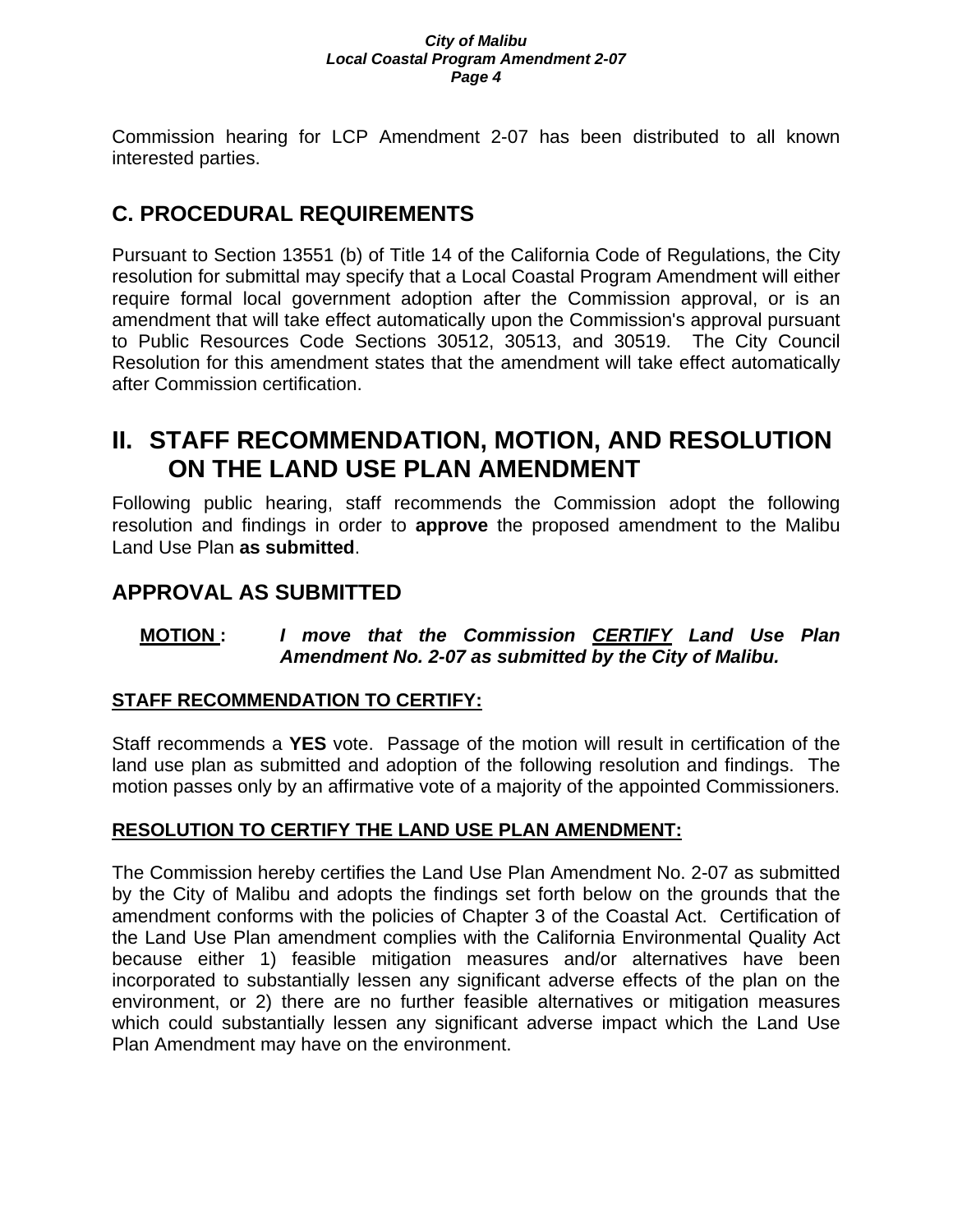# **III. STAFF RECOMMENDATION, MOTION, AND RESOLUTION ON THE LOCAL IMPLEMENTATION PLAN AMENDMENT**

Following public hearing, staff recommends the Commission adopt the following resolution and findings in order to **approve** the proposed amendment to the Malibu Local Implementation Plan **as submitted**.

# **APPROVAL AS SUBMITTED**

## **MOTION :** *I move that the Commission REJECT Local Implementation Plan Amendment No. 2-07 as submitted by the City of Malibu.*

# **STAFF RECOMMENDATION OF CERTIFICATION AS SUBMITTED:**

Staff recommends a **NO** vote. Failure of this motion will result in certification of the Implementation Plan Amendment as submitted and the adoption of the following resolution and findings. The motion passes only by an affirmative vote of a majority of the Commissioners present.

## **RESOLUTION TO CERTIFY THE IMPLEMENTATION PLAN AMENDMENT:**

The Commission hereby certifies the City of Malibu Implementation Plan Amendment as submitted and adopts the findings set forth below on grounds that the Implementation Plan Amendment conforms with, and is adequate to carry out, the provisions of the certified Land Use Plan as amended, and certification of the Implementation Plan Amendment will meet the requirements of the California Environmental Quality Act, because either 1) feasible mitigation measures and/or alternatives have been incorporated to substantially lessen any significant adverse effects of the Implementation Plan Amendment on the environment, or 2) there are no further feasible alternatives or mitigation measures that would substantially lessen any significant adverse impacts on the environment that will result from certification of the Implementation Plan Amendment.

# **IV. FINDINGS FOR APPROVAL OF THE LOCAL COASTAL PROGRAM AMENDMENT AS SUBMITTED**

The following findings support the Commission's approval of the Local Coastal Program amendment as submitted. The Commission hereby finds and declares as follows:

# **A. AMENDMENT DESCRIPTION**

The City of Malibu's proposed Local Coastal Program Amendment No. 06-004 (Amendment No. 2-07) consists of changing the land use and zoning designation of a beachfront property known as 22706 Pacific Coast Highway (comprised of three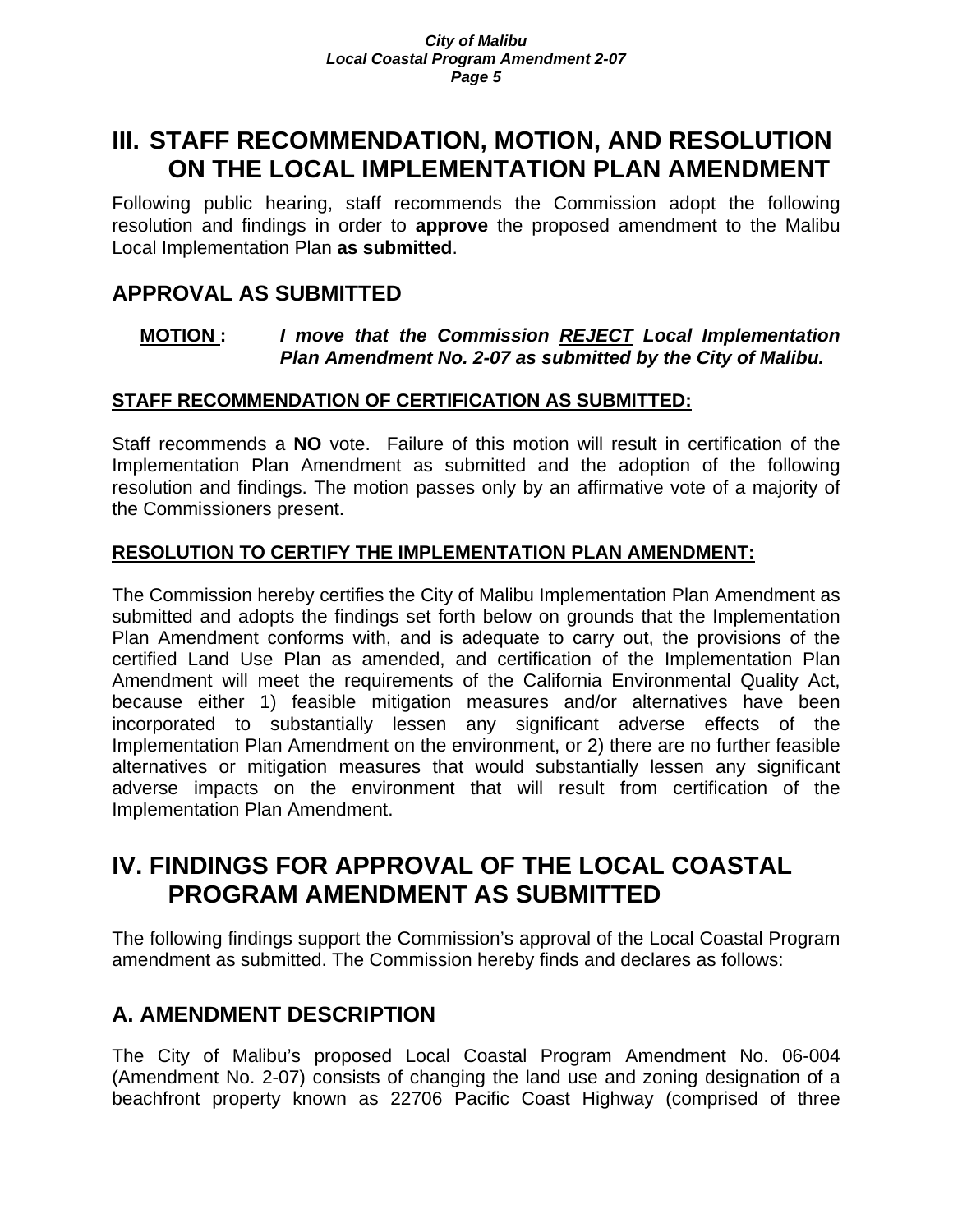adjoining parcels: APN 4452-004-038, -040, and -042) from Multi-Family Beachfront Residential (MF-BF) to Commercial Visitor-Serving 1 (CV-1) on the LUP Land Use Map and LIP Zoning Map. The proposed amendment and property location map is attached as **Exhibit 1**.

The City held public hearings on the subject LCP Amendment (LCPA), including a Planning Commission Hearing on January 16, 2007, and a City Council Hearing on February 26, 2007. The amendment was approved by the Malibu City Council on February 26, 2007. The resolution and ordinance approving City LCPA No. 06-004 is attached as **Exhibit 3**. The LCP amendment was submitted to the Commission on December 28, 2007. After the submittal was reviewed by Commission staff, the amendment was determined to be complete on April 07, 2008. Pursuant to Section 30513 of the Coastal Act, an amendment to the certified LCP must be scheduled for a public hearing and the Commission must take action within 90 days of a complete submittal. The  $90<sup>th</sup>$  day after filing the complete submittal is July 16, 2008. Therefore, the Commission must act on this LCP amendment at the July 2008 Commission hearing.

# **B. NEW DEVELOPMENT AND CUMULATIVE IMPACTS**

# **1. Coastal Act Policies**

Section 30250 of the Coastal Act states, in relevant part:

*(a) New residential, commercial, or industrial development, except as otherwise provided in this division, shall be located within, contiguous with, or in close proximity to, existing developed areas able to accommodate it or, where such areas are not able to accommodate it, in other areas with adequate public services and where it will not have significant adverse effects, either individually or cumulatively, on coastal resources. In addition, land divisions, other than leases for agricultural uses, outside existing developed areas shall be permitted only where 50 percent of the usable parcels in the area have been developed and the created parcels would be no smaller than the average size of surrounding parcels…* 

Section 30222 of the Coastal Act states that:

*The use of private lands suitable for visitor-serving commercial recreational facilities designed to enhance public opportunities for coastal recreation shall have priority over private residential, general industrial, or general commercial development, but not over agriculture or coastal-dependent industry.* 

## **2. Existing LUP Policies**

**2.33** Priority shall be given to the development of visitor-serving and commercial recreational facilities designed to enhance public opportunities for coastal recreation. On land designated for visitor-serving commercial and/or recreational facilities, priority shall be given to such use over private residential or general commercial development.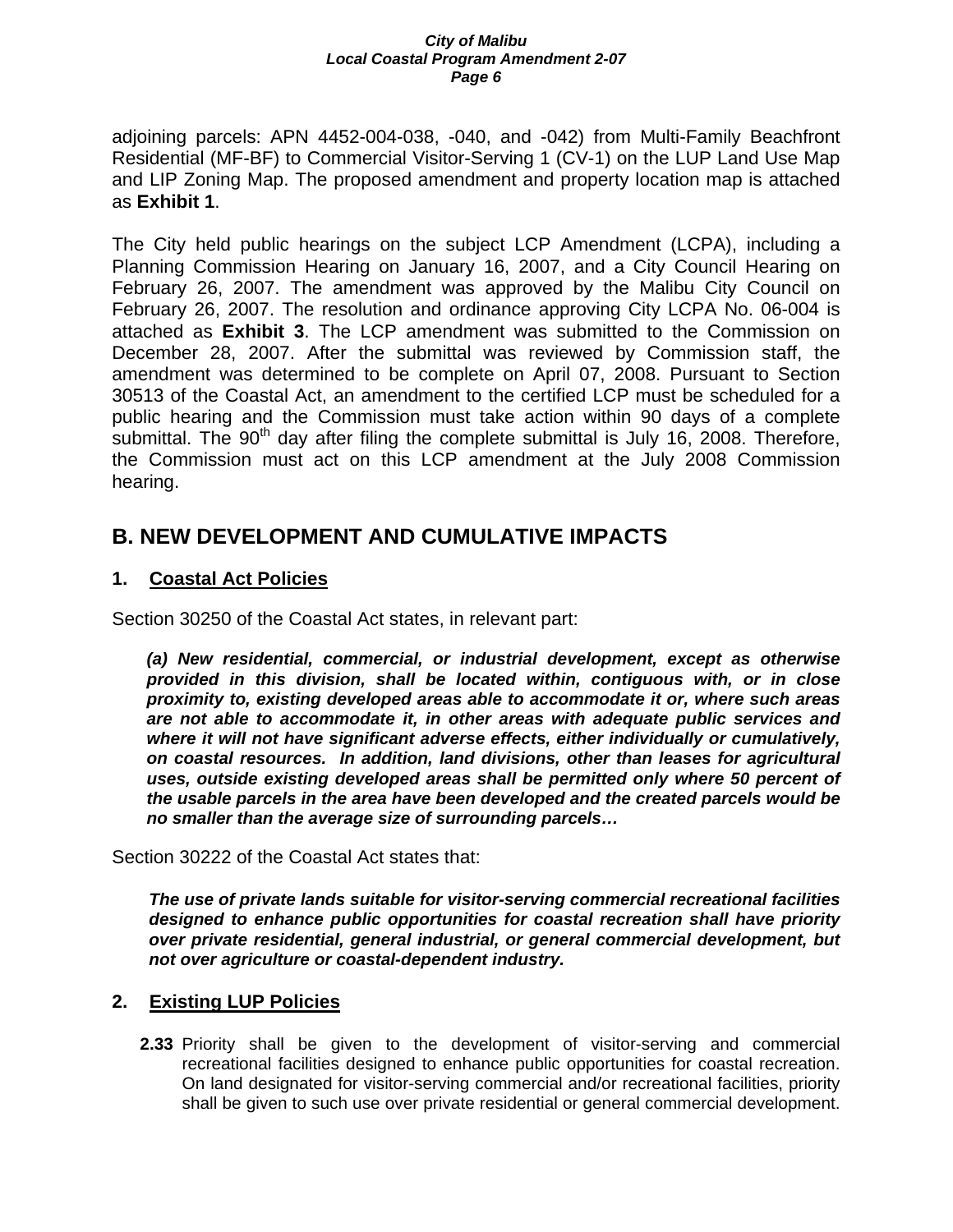New visitor-serving uses shall not displace existing low-cost visitor-serving uses unless an equivalent replacement is provided.

**2.36** Coastal recreational and visitor serving uses and opportunities, especially lower cost opportunities; shall be protected, encouraged, and where feasible, provided by both public and private means. Removal or conversion of existing lower cost opportunities shall be prohibited unless the use will be replaced with another offering comparable visitor serving or recreational opportunities.

# **3. Discussion**

In order to ensure that new development is located in areas able to accommodate it and where it will not have significant cumulative impacts on coastal resources, as required by Section 30250 of the Coastal Act, it is necessary for the LCP to designate the appropriate location, density, and intensity for different kinds of development. Such designations must also take into account the requirements of other applicable policies of Chapter 3 of the Coastal Act, including public access, recreation, land and marine resources, and scenic and visual quality.

The land use designations of the Malibu LCP were based on the existing City of Malibu General Plan designations, as well as the policies of the Coastal Act. The City asserts that the current land use designation of Multi-Family Beachfront Residential (MF-BF) had been assigned to the subject property at 22706 Pacific Coast Highway (three adjoining parcels) in error when the LCP was adopted in 2002. Staff would note that this designation was based on the City's General Plan designation at the time. The subject property has contained restaurant uses since 1973, which continue through the present. In 2003, the City of Malibu changed the General Plan zoning designation for the subject three parcels from MF-BF to Commercial Visitor-Serving 1 (CV-1) to reflect the existing use. The City now wishes to change the LUP/Zoning Maps of the LCP to correct the discrepancy and to bring the LCP maps into conformance with the City's General Plan Zoning Maps.

The subject property is located in the Carbon Beach area of Malibu, downcoast from Malibu Pier (**Exhibit 2**). Beachfront residential development is situated to the east (downcoast) of the property, and commercial development is located to the west (upcoast) of the property. While the subject parcels are currently designated Multi-Family Beachfront Residential in the LCP, they have never been used in the past for residential development. Since 1973 restaurant uses have been sited on the parcels. In 1973, the Coastal Commission approved Coastal Development Permit No. P-73- 1526/2192 (Cyrano) for remodel of an existing structure on the property for use as a restaurant. In 1983, the Commission approved a 900 sq. ft. addition to the restaurant (CDP No. 5-83-276 (Nantucket)). And in 1996 the Commission approved a remodel of the restaurant pursuant to CDP Waiver No. 4-96-204-W (Windsail).

The adjoining three parcels that is the subject of the proposed LCP amendment, known as 22706 Pacific Coast Highway, has contained restaurant uses since 1973. The site is located between Pacific Coast Highway and the beach. As such, the site is appropriate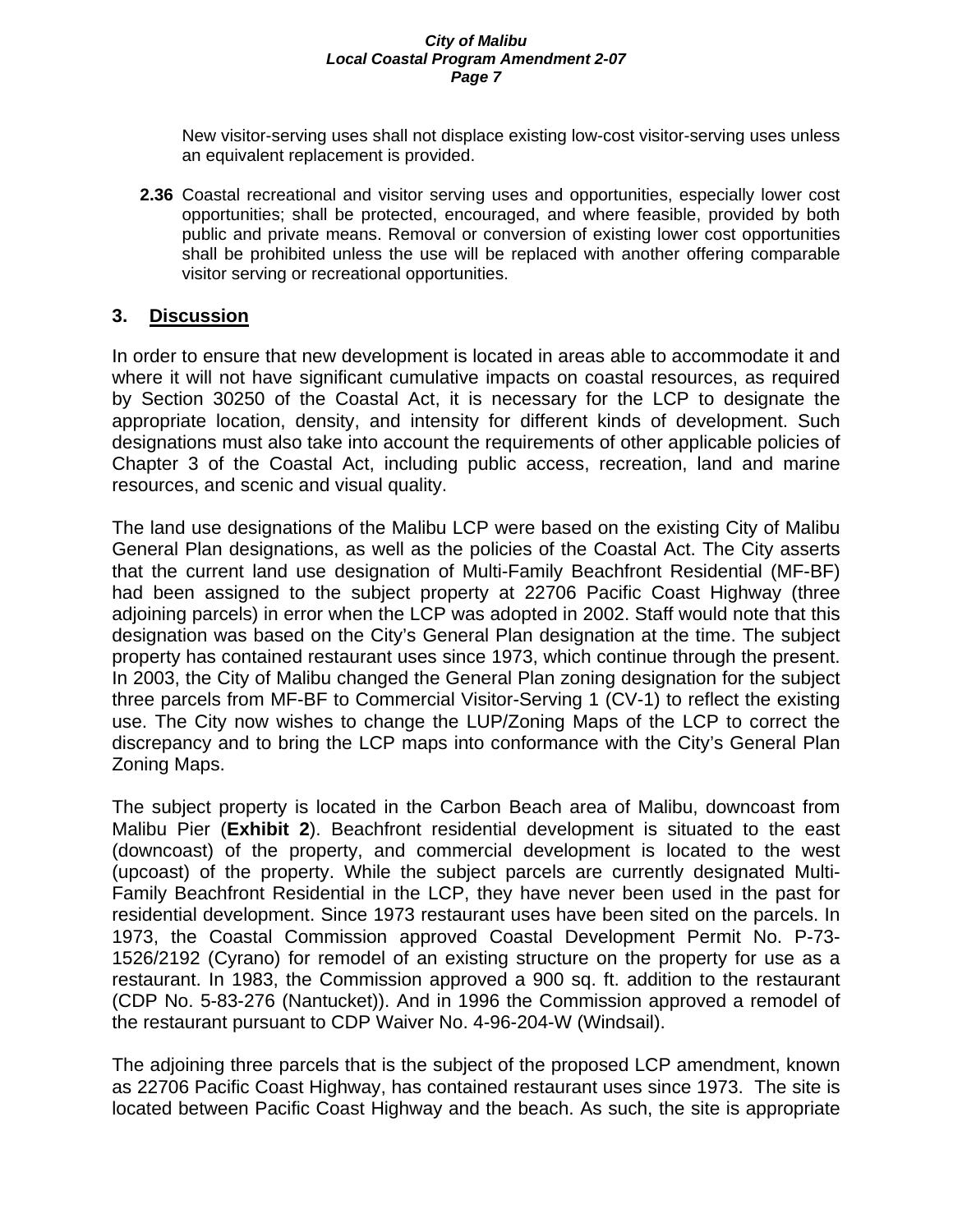for such visitor-serving commercial use. Visitor-serving commercial uses provide greater public benefit than private residential uses because a larger segment of the population is able to take advantage of and enjoy the use of the property, and such uses support visitors to the coast. The Commission therefore finds that the proposed LCP amendment, as submitted, is consistent with and adequate to carry out the requirements of Section 30250 of the Coastal Act as well as the relevant policies of the City's certified LUP.

# **V. CALIFORNIA ENVIRONMENTAL QUALITY ACT**

Section 21080.9 of the California Public Resources Code – within the California Environmental Quality Act (CEQA) - exempts local governments from the requirement of preparing an environmental impact report (EIR) in connection with its activities and approvals necessary for the preparation and adoption of a local coastal program (LCP). The Commission's LCP review and approval program has been found by the Resources Agency to be functionally equivalent to the EIR process. Thus, under Section 21080.5 of CEQA, the Commission is relieved of the responsibility to prepare an EIR for each LCP. Nevertheless, the Commission is required in approving an LCP submittal to find that the LCP does conform with the provisions of CEQA, including the requirement in CEQA section 21080.5(d)(2)(A) that the amended LCP will not be approved or adopted as proposed if there are feasible alternatives or feasible mitigation measures available which would substantially lessen any significant adverse impact which the activity may have on the environment. 14 C.C.R. Sections 13542(a), 13540(f), and 13555(b). The City of Malibu LCP Amendment 2-07 consists of an amendment to both the Land Use Plan (LUP) and the Local Implementation Plan (IP) portions of the certified LCP.

As outlined in this staff report, the LCP amendment is consistent with the Chapter 3 policies of the Coastal Act and the certified Land Use Plan, as submitted. Therefore, the Commission finds that approval of the LCP amendment will not result in significant adverse environmental impacts under the meaning of CEQA. Therefore, the Commission certifies LCP amendment request 2-07 as submitted.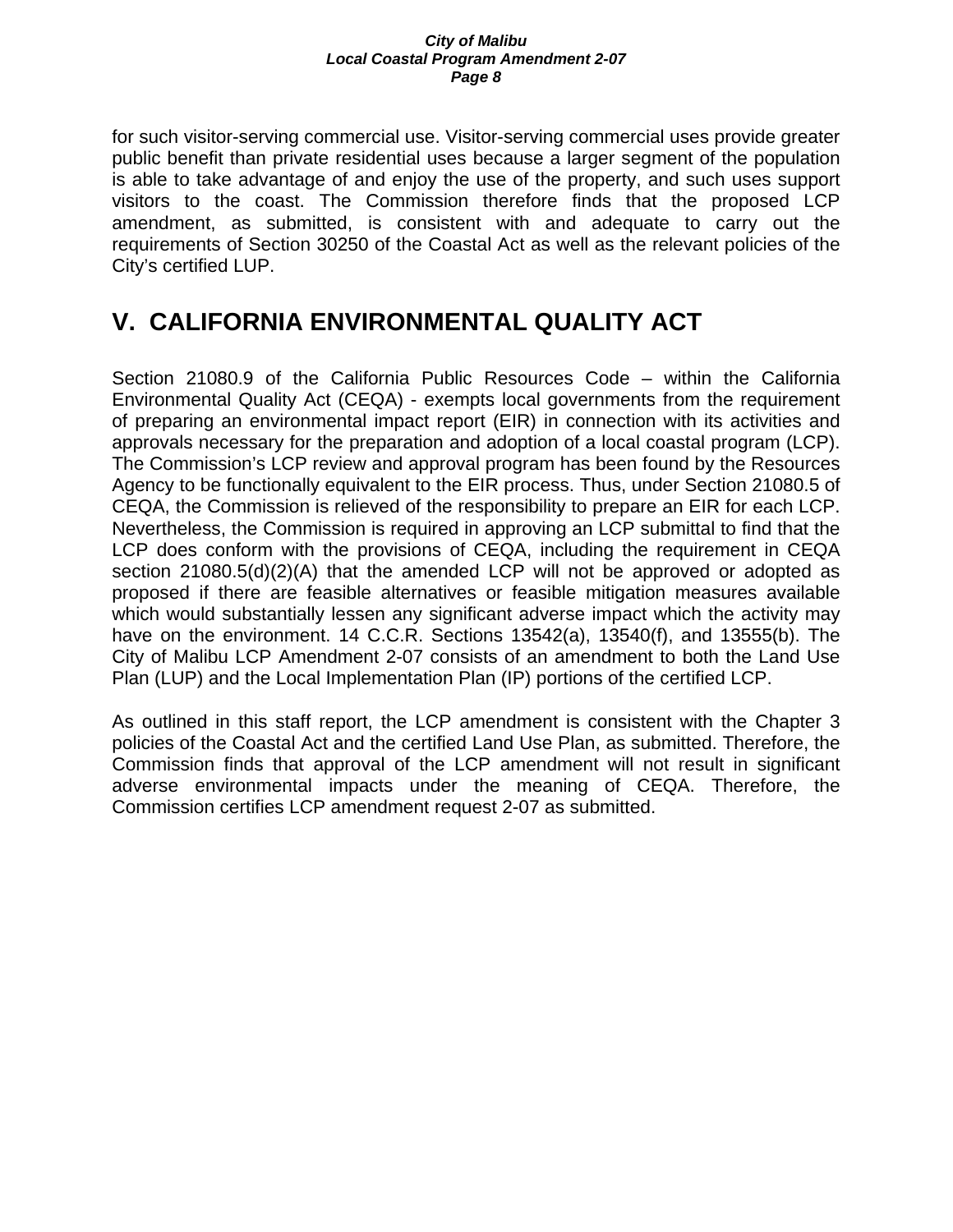# **PROPOSED**

# MALIBU LOCAL COASTAL PROGRAM AMENDMENT

# **December 28, 2007**

The existing language in the certified LCP is shown in straight type. The language proposed by the City of Malibu in this amendment to be deleted is shown in strikethrough. The language proposed by the City of Malibu in this amendment to be inserted is shown underlined.

#### Land Use Plan / Local Implementation Plan 1.

 $1.1$ LUP Land Use Map / LIP Zoning Map

a Cara

| <b>Address</b> |         |         | Current Land Use /<br>Zoning | <b>Proposed Land Usel</b><br>Zoning |         |
|----------------|---------|---------|------------------------------|-------------------------------------|---------|
| 22706          | Pacific | Coast I | Multi-Family                 | Commercial                          | Visitor |
| Highway        |         |         | Residential                  | Servina-1                           |         |

**EXHIBIT NO. APPLICATION NO.** Amendment Tart/map

 $2F_{\rm{Jup}}^{\rm{2}}$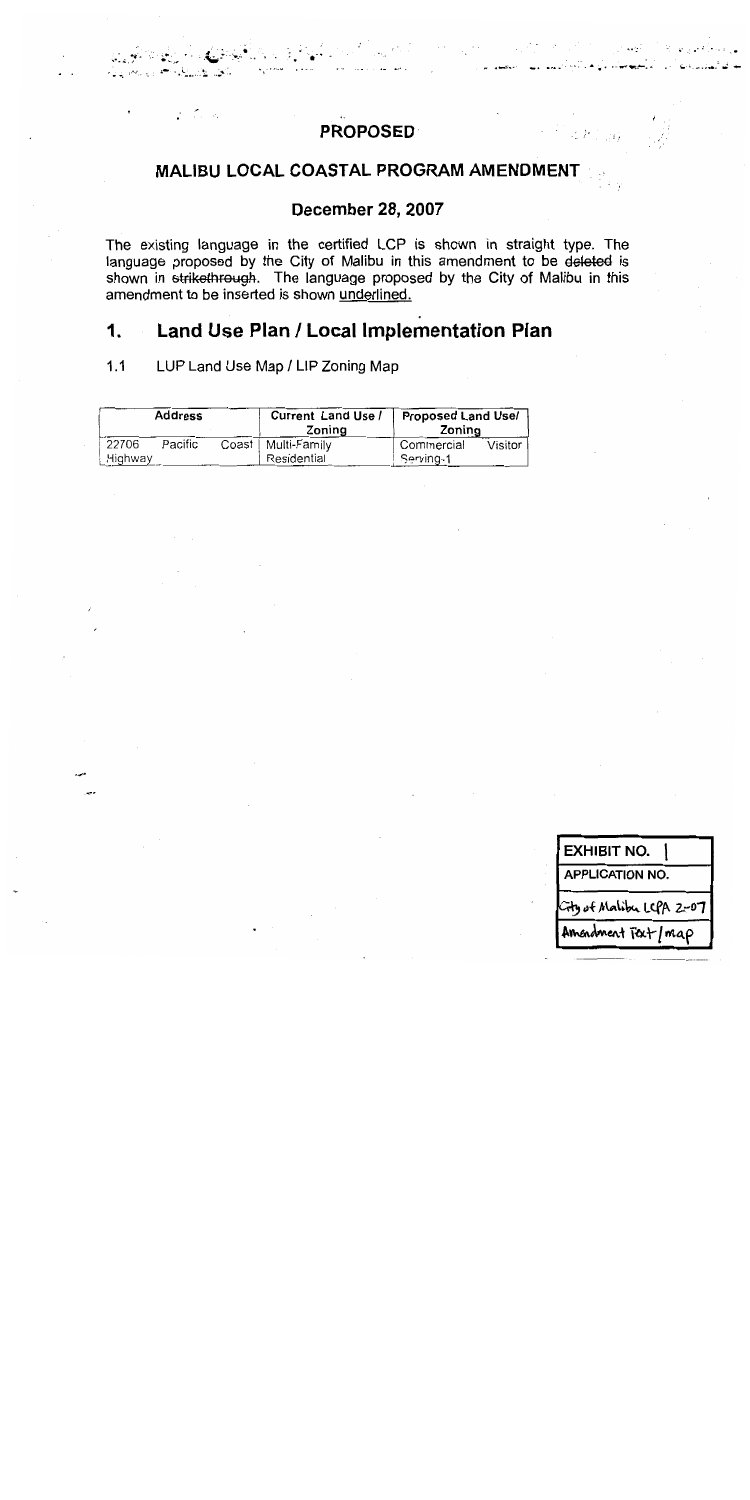

# **EXHIBIT A**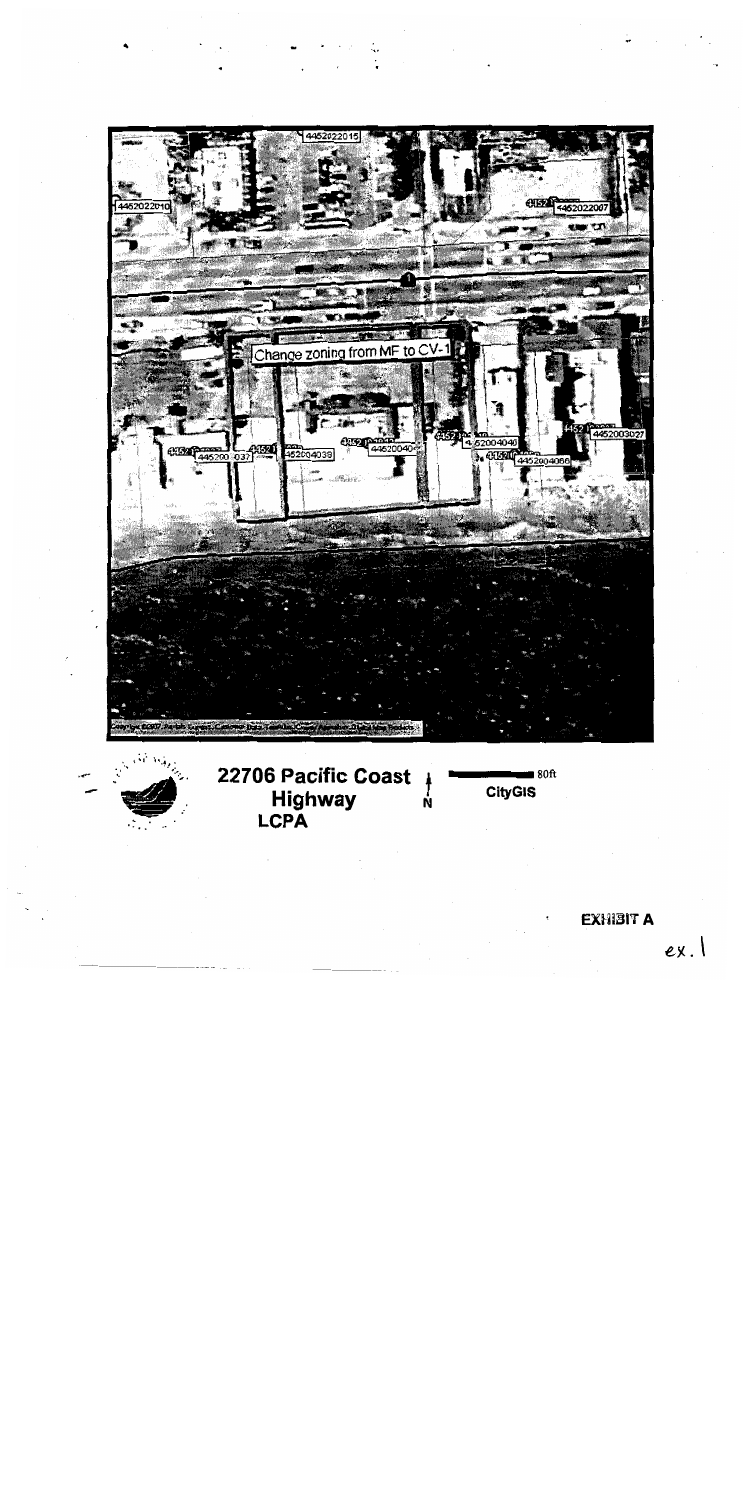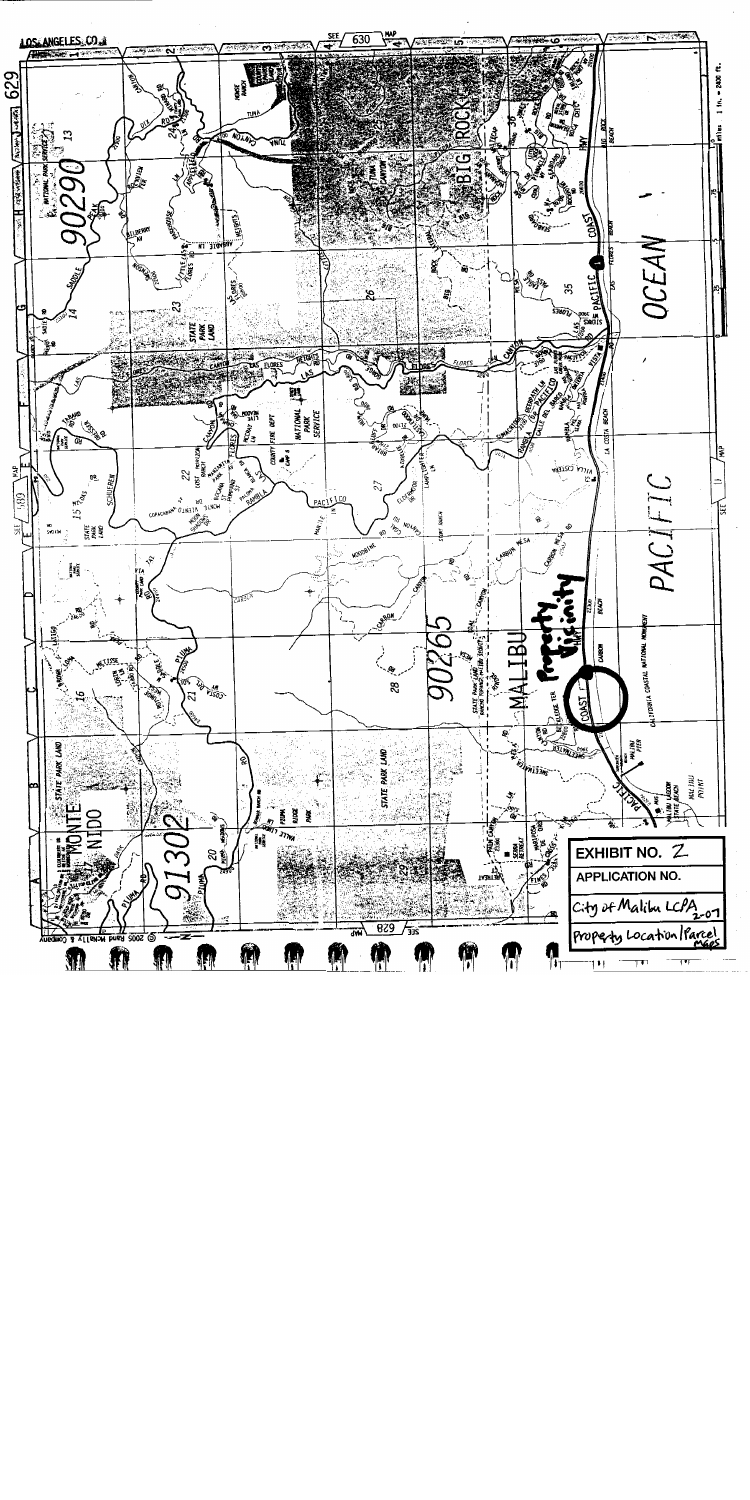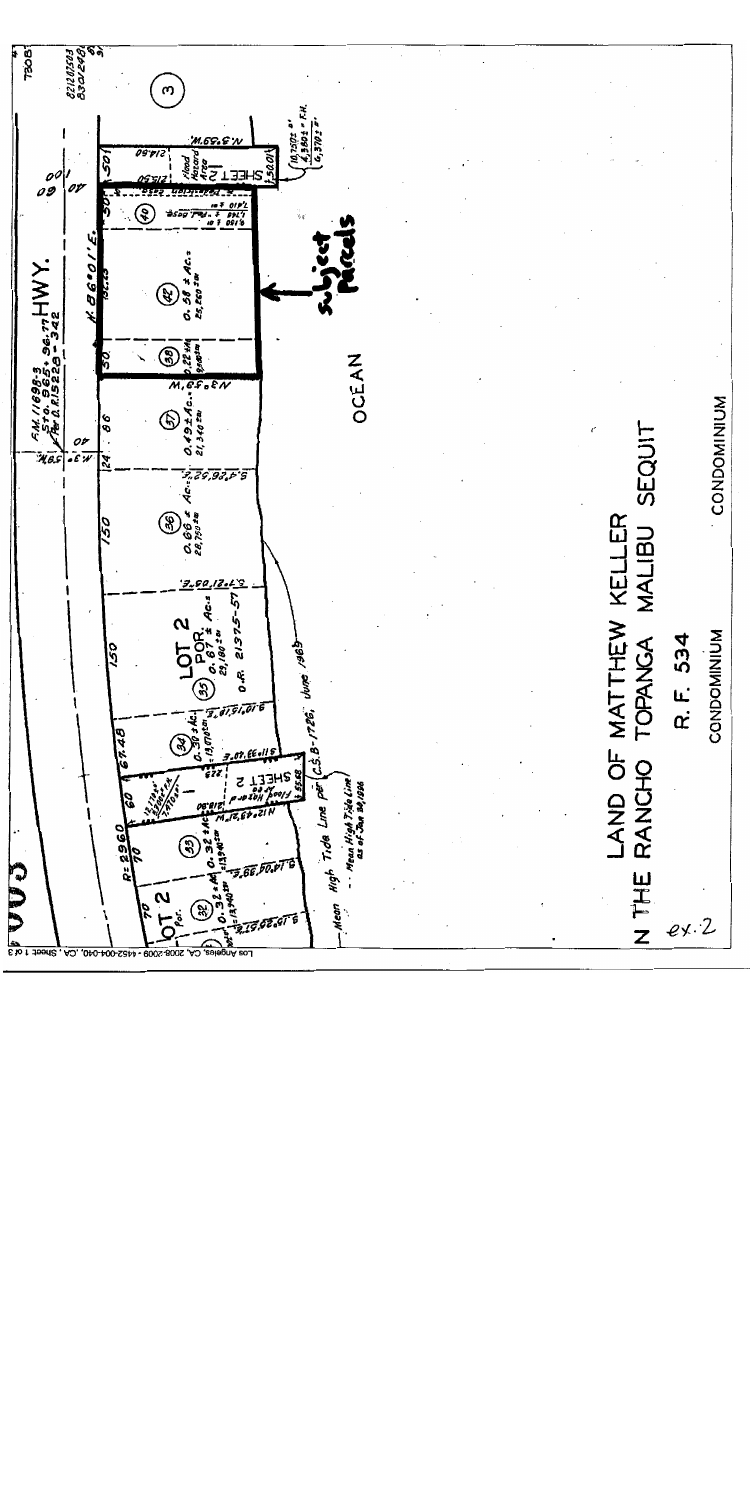#### **RESOLUTION NO. 07-15**

A RESOLUTION OF THE CITY COUNCIL OF THE CITY OF **PROGRAM** WALL COAST DISTRICT **APPROVING LOCAL COASTAL MALIBU** AMENDMENT (LCPA) NO. 06-004 AMENDING THE MALIBU LOCAL COASTAL PROGRAM LAND USE MAP DESIGNATION FOR THE PROPERTY KNOWN AS 22706 PACIFIC COAST HIGHWAY (FORMERLY KNOWN AS WINDSAIL RESTAURANT ALSO KNOWN AS ASSESSOR PARCEL NUMBERS 4452-004-038, . 040 AND 042) FROM MULTI-FAMILY RESIDENTIAL TO COMMERCIAL VISITOR SERVING-1 (WAVEBREAK, LLC)

THE CITY COUNCIL OF THE CITY OF MALIBU DOES HEREBY FIND. ORDER AND RESOLVE AS FOLLOWS:

Recitals. Section 1.

On September 11, 2003, the City Council took the following actions with regard A. to the subject property:

Adopted Resolution No. 03-40, adopting Mitigated Negative Declaration i. No. 02-002 for a development agreement to construct a 9,555 square foot restaurant/bar at 22706 Pacific Coast Highway.

Adopted Resolution No. 03-38, approving General Plan Amendment No. ii. 02-001 to change the General Plan Land Use Map land use designation from Multi-family Residential (MF) to Commercial Visitor Serving (CV-1) on the 1.1 acre property known as Assessor Parcel Numbers 4452-004-038, 040 and 042.

Adopted Resolution No. 03-39, approving Conditional Use Permit No. 02iii. 006, Variance Nos. 02-014 and 0215, and Demolition Permit No. 02-005 for a new 9,555 square foot restaurant/bar and day spa facility at 22706 Pacific Coast Highway.

On September 22, 2003, the City Council took the following actions with regard **B.** to the subject property:

i. Adopted Ordinance No. 255, adopting Zoning Map Amendment No. 02-001 amending the zoning map from Multi-Family Residential (MF) to Commercial Visitor Serving (CV-1).

ii. Adopted Ordinance No. 256, adopting a development agreement between the City of Malibu and Weintraub Financial Services, Inc. The development

agreement allowed, pursuant to Malibu Municipal Code (M.N 17.64.050, a floor area ratio (FAR) of .20 versus the standard .15 F. provision of certain public benefits. Notably these public benefits in use of a 500 square foot enclosed private meeting room within during the following hours: 10 a.m. to 10 p.m. Monday and Tuesday to 4 p.m. Wednesday through Friday and 2) the contribution of  $\mathcal{S}^{\prime}$ 

| EXHIBIT NO. 3             |  |  |
|---------------------------|--|--|
| <b>APPLICATION NO.</b>    |  |  |
| City of Malibu LCPA 2-07  |  |  |
| City Resolution + Ordinan |  |  |

EC 28 2007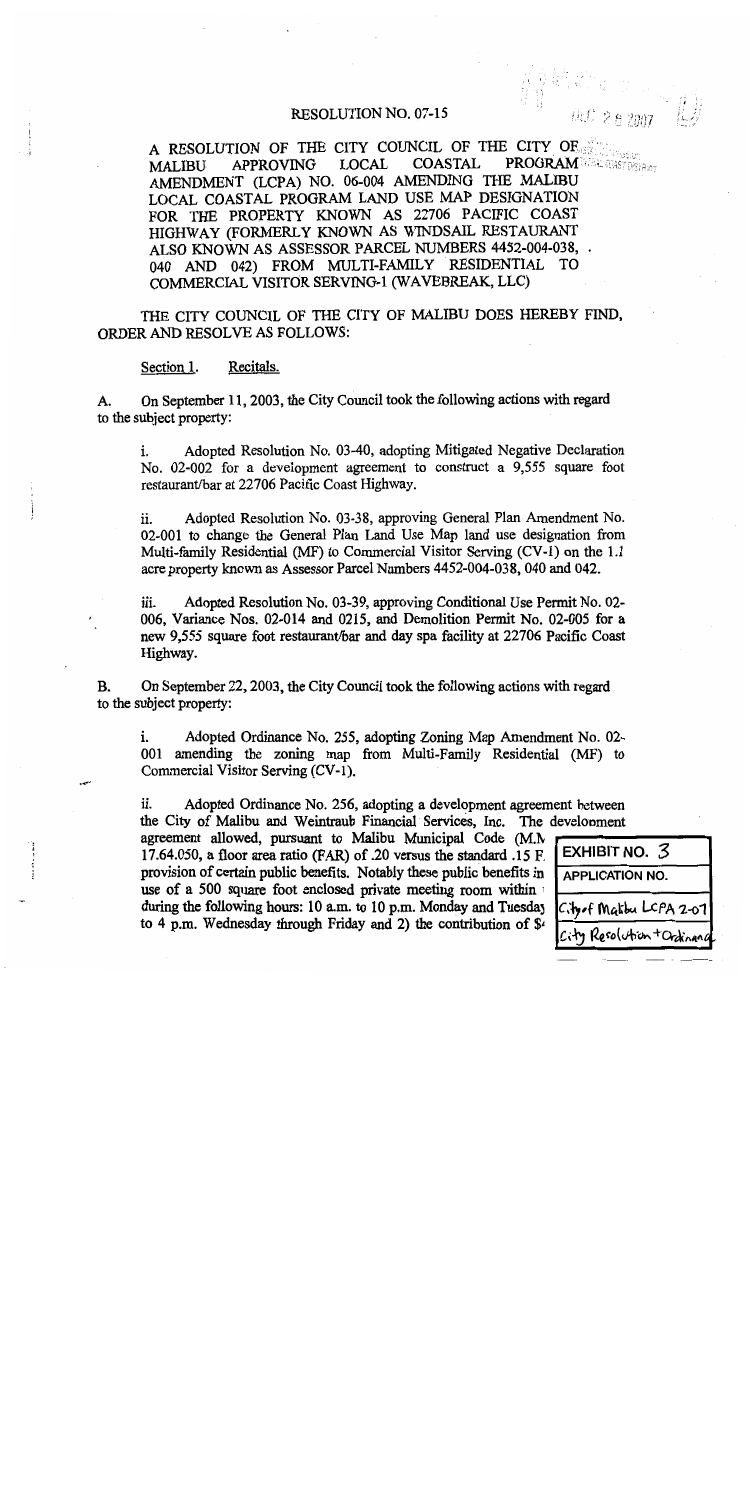paid over a six-year period commencing with the approval of a coastal development permit. The funds were to be used to directly benefit the Santa Monica-Malibu Unified School District.

The property was subsequently sold and the development agreement was C. transferred to Wavebreak, LLC.

On November 30, 2005, a new project with a FAR of .14 (Coastal Development D. Permit No. 05-193) and no development agreement was submitted to the Planning Division for processing by Scott Mitchell Studios on behalf of Wavebreak, LLC. The application was approved by the City of Malibu Public Works Department, City Geologist, City Coastal Engineer, City Environmental Health Administrator, City Biologist, and the Los Angeles County Fire Department. The submitted project was to replace a 7,732 square foot restaurant with a new, 5,904 square-foot restaurant.

On August 23, 2006, the project was heard before the Environmental Review E. Board.

On December 6, 2006, the application was deemed complete by the Planning F. Division for processing.

G. On December 13, 2006, a Notice of Intent to adopt MND No. 06-008 was published in a newspaper of general circulation within the City of Malibu. In addition, on November 13, 2006, IS No. 06-007 and MND No. 06-008 were routed to applicable agencies and interested parties.

H. On December 21, 2006, a Notice of Planning Commission Public Hearing was published in a newspaper of general circulation within the City of Malibu. In addition, on December 21, 2006, a Notice of Planning Commission Public Hearing was mailed to all property owners and occupants within a 500-foot radius of the subject property.

I. On December 28, 2006, a Notice of Application for Coastal Development Permit No. 05-193 was posted on the subject property.

J. On January 4, 2007, as required by LIP Section 19.3.1., a Notice of Availability for Local Coastal Program Documents and Public Hearing was published in a newspaper of general circulation and mailed to interested parties; regional, state and federal agencies affected by the amendment; local libraries and media; and the California Coastal Commission.

Κ. On January 16, 2007, the Planning Commission held a duly noticed public hearing on the subject application, reviewed and considered the staff report, reviewed and considered written reports, public testimony, and other information in the record and conditionally approved Coastal Development Permit No. 05-193 and associated application for the replacement of a restaurant and recommended the City Council approve LCPA No. 06-004.

L. On January 31, 2007, pursuant to Local Coastal Program (LCP) Section 19.3.2, a quarter page Notice of Public Hearing was published in a newspaper of general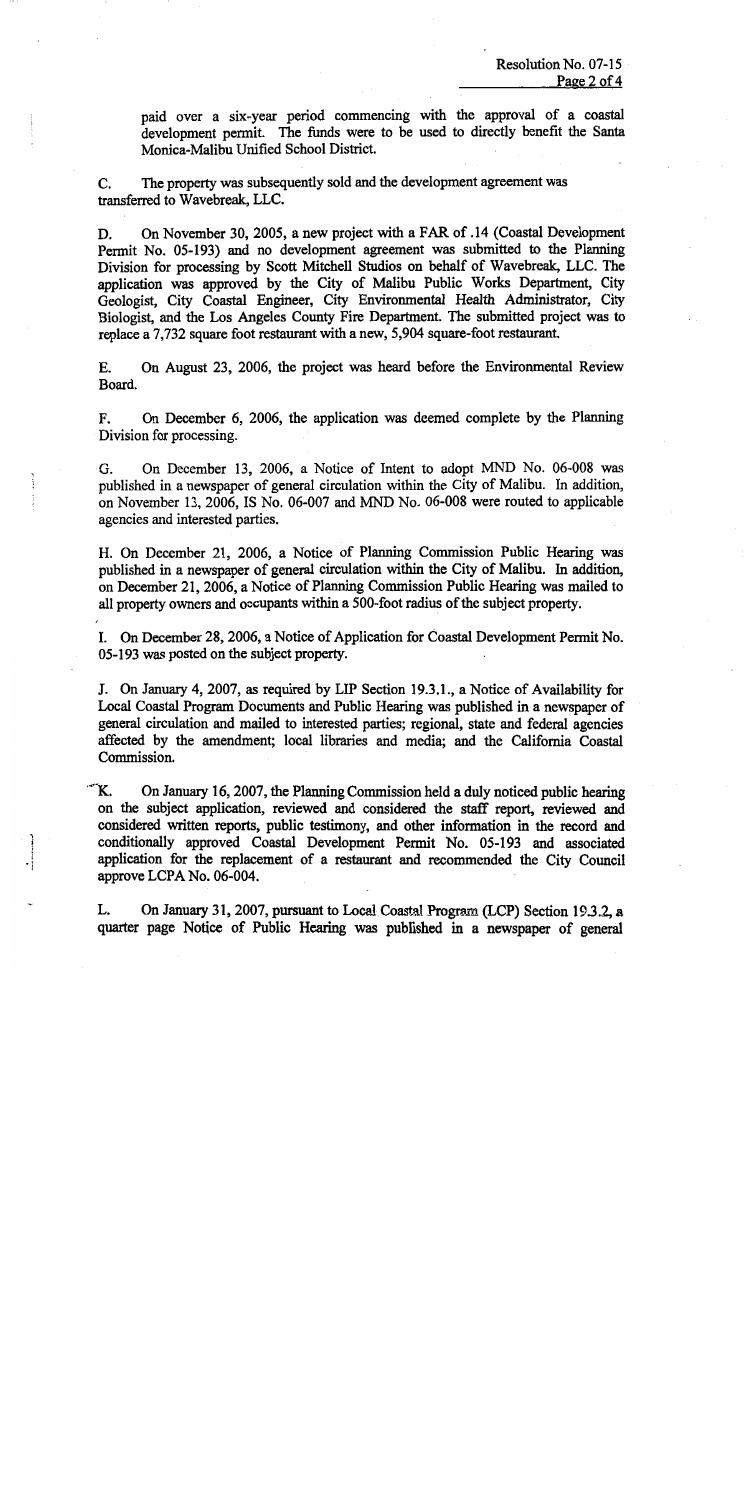circulation within the City of Malibu indicating that the City Council would hold a public hearing on February 26, 2007 to consider an amendment of the certified Local Coastal Program. In addition, on January 31, 2007, a Notice of Public Hearing was mailed to all property owners and occupants within a 500-foot radius of the subject property, and to interested parties.

On February 26, 2007, the City Council held a duly noticed public hearing on the  $M_{\odot}$ subject application, reviewed and considered the staff report, reviewed and considered written reports, public testimony, and other information in the record.

#### Environmental Review. Section 2.

Pursuant to Public Resources Code Sections 21080.5 and 21080.9, approval of a LCP amendment by a local agency is exempt from CEQA's EIR requirements.

#### Local Coastal Program Amendment Findings. Section 3.

Pursuant to LCP Local Implementation Section 19.6, the City Council hereby finds as follows:

A. The map amendment to the Land Use Plan is consistent with Chapter 3 of the Coastal Act.

Chapter 3 of the Coastal Act states that any new development must not impede or adversely impact public access to the beach, must protect marine resources and scenic views, and must not significantly disrupt environmentally sensitive habitat areas. Rezoning the subject parcels will not adversely impact public access to the beach as the subject parcels currently provide both a vertical (Zonker Harris Way) and lateral public easements.

The proposed change to Commercial Visitor Serving (CV-1) recognizes the longstanding use of the subject property and rectifies the existing zoning discrepancy between that reflected in the City's General Plan and Zoning Map and that reflected in the certified Local Coastal Program.

#### Approval of Local Coastal Program Land Use Plan Map Amendment. Section 4.

The City Council hereby approves amendments to the Land Use Plan of the Local Coastal Program as follows: The LCP Land Use Map shall be amended to change the land use designation for the parcels known as APN 4452-004-038, 040 and 042, addressed as 22706 Pacific Coast Highway, from Multi-Family Residential to Commercial Visitor Serving (CV-1).

#### Section 5. Submittal to California Coastal Commission.

The City Council hereby directs staff to submit LCPA No. 06-004 to the California Coastal Commission for certification, in conformance with the submittal requirements specified in California Code of Regulations, Title 14, Division 5.5, Chapter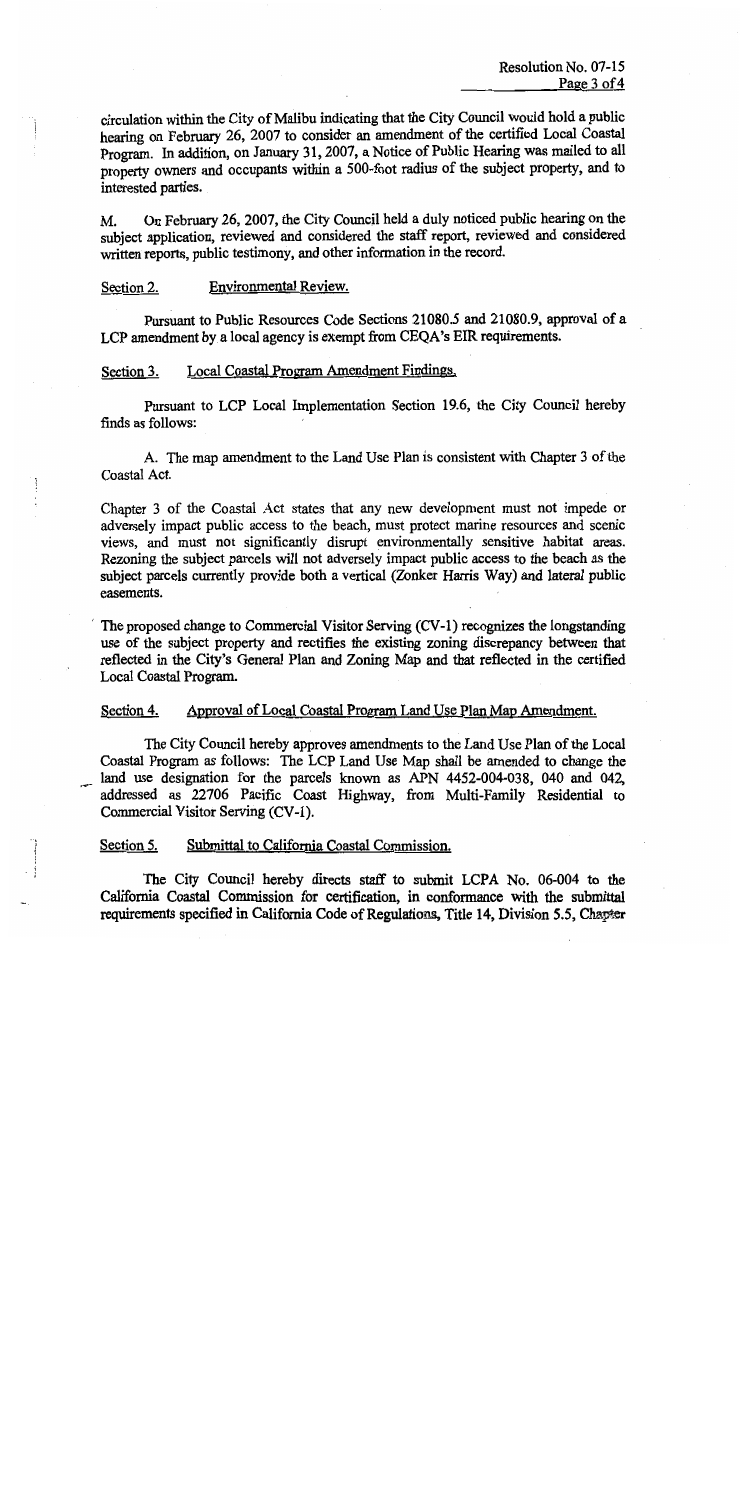vor

8, Subchapter 2, Article 7 and Chapter 6, Article 2 and Code of Regulations Section 13551, et seq.

Effectiveness. Section 6.

The LCP Amendments approved in this resolution shall become effective only upon certification by the California Coastal Commission of these amendments to the LCP.

Section 7. Certification.

The City Clerk shall certify the adoption of this Resolution.

PASSED, APPROVED AND ADOPTED this 26<sup>th</sup> day of February 2007.

ATTEST: LISA POPE, City Clerk

(seal)

**ED AS TO FORM:** 

CHRISTI HOGIN, City Attorney

I CERTIFY THAT THE FOREGOING RESOLUTION NO. 07-15 was passed and adopted by the City Council of the City of Malibu at the regular meeting thereof held on the 26<sup>th</sup> day of February, 2007, by the following vote:

AYES: 3 Councilmembers: NOES:  $\overline{2}$ Councilmembers: **ABSTAIN:**  $\bf{0}$ **ABSENT:**  $\Omega$ 

Barovsky, Stern, Jennings Conley Ulich, Kearsley

**LISA POPE, City Clerk**  $\rightarrow$  (seal)

ζ,

Any action challenging the final decision of the City made as a result of the public hearing on this application must be filed within the time limits set forth in Section 1.12.010 of the Municipal Code and Code of Civil Procedure Section 1094.6.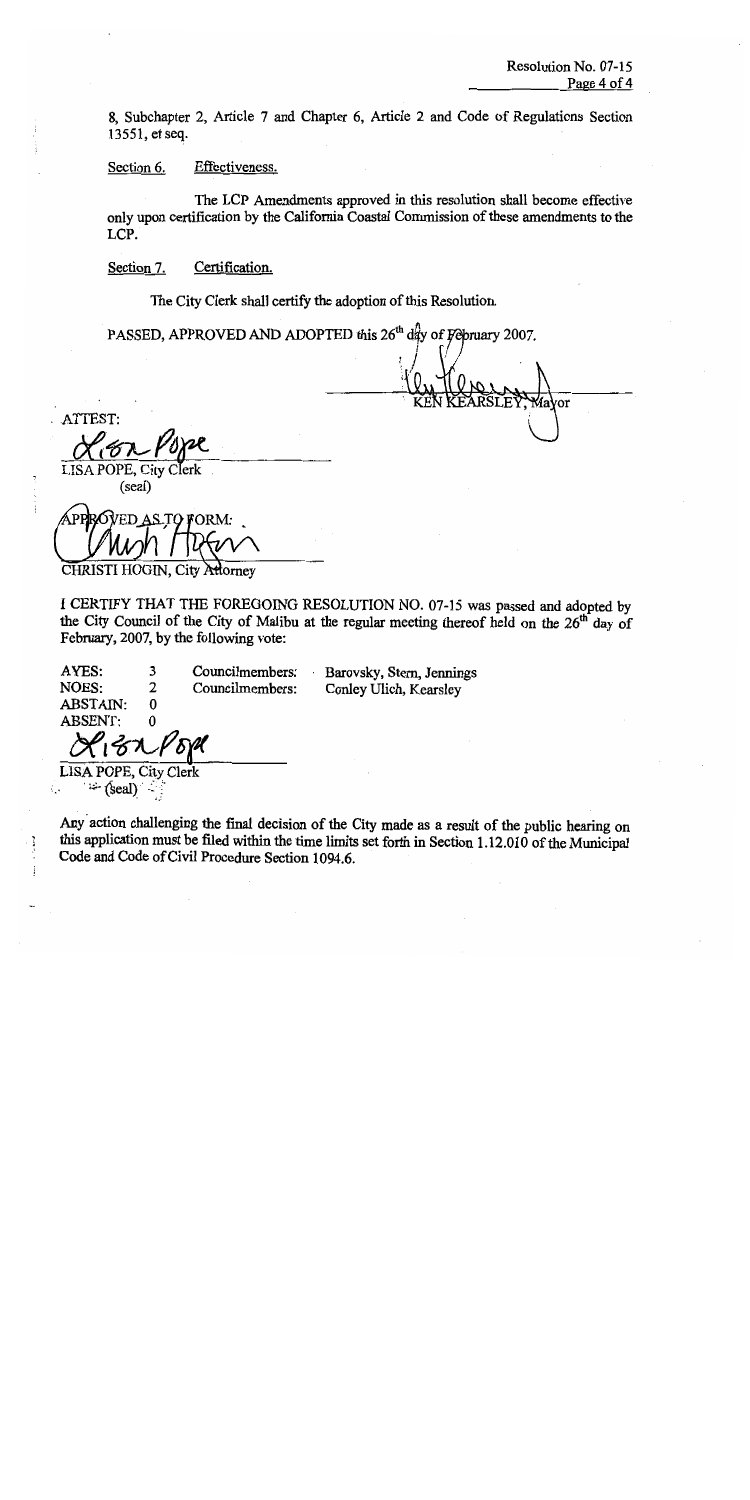## ORDINANCE NO. 307

AN ORDINANCE OF THE CITY COUNCIL OF THE CITY OF MALIBU APPROVING LOCAL COASTAL PROGRAM AMENDMENT (LCPA) NO. 06-004 THE **MALIBU** LOCAL **COASTAL** PROGRAM **LOCAL** AMENDING IMPLEMENTATION PLAN ZONING MAP DESIGNATION FOR THE PROPERTY KNOWN AS 22706 PACIFIC COAST HIGHWAY (FORMERLY KNOWN AS WINDSAIL RESTAURANT ALSO KNOWN AS ASSESSOR PARCEL NUMBERS 4452-004-038, 040 AND 042) FROM MULTI-FAMILY RESIDENTIAL TO COMMERCIAL VISITOR SERVING-1 (WAVEBREAK, LLC)

#### THE CITY COUNCIL OF THE CITY OF MALIBU DOES ORDAIN AS FOLLOWS:

Section 1. Recitals.

A. On September 11, 2003, the City Council took the following actions with regard to the subject property:

i. Adopted Resolution No. 03-40, adopting Mitigated Negative Declaration No. 02-002 for a development agreement to construct a 9,555 square foot restaurant/bar at 22706 Pacific Coast Highway.

Adopted Resolution No. 03-38, approving General Plan Amendment No. 02-001 to ii. change the General Plan Land Use Map land use designation from Multi-family Residential (MF) to Commercial Visitor Serving (CV-1) on the 1.1 acre property known as Assessor Parcel Numbers 4452-004-038, 040 and 042.

iii. Adopted Resolution No. 03-39, approving Conditional Use Permit No. 02-006, Variance Nos. 02-014 and 0215, and Demolition Permit No. 02-005 for a new 9,555 square foot restaurant/bar and day spa facility at 22706 Pacific Coast Highway.

On September 22, 2003, the City Council took the following actions with regard to the subject **B.** property:

i. Adopted Ordinance No. 255, adopting Zoning Map Amendment No. 02-001 amending the zoning map from Multi-Family Residential (MF) to Commercial Visitor Serving (CV-1).

ii. Adopted Ordinance No. 256, adopting a development agreement between the City of Malibu and Weintraub Financial Services, Inc. The development agreement allowed, pursuant to Malibu Municipal Code (M.M.C.) Section 17.64.050, a floor area ratio (FAR) of .20 versus the standard .15 FAR subject to provision of certain public benefits. Notably these public benefits included: 1) the use of a 500 square foot enclosed private meeting room within the restaurant during the following hours: 10 a.m. to 10 p.m. Monday and Tuesday; and 10 a.m. to 4 p.m. Wednesday through Friday and 2) the contribution of \$400,000 to be paid over a six-year period commencing with the approval of a coastal development permit. The funds were to be used to directly benefit the Santa Monica-Malibu Unified School District.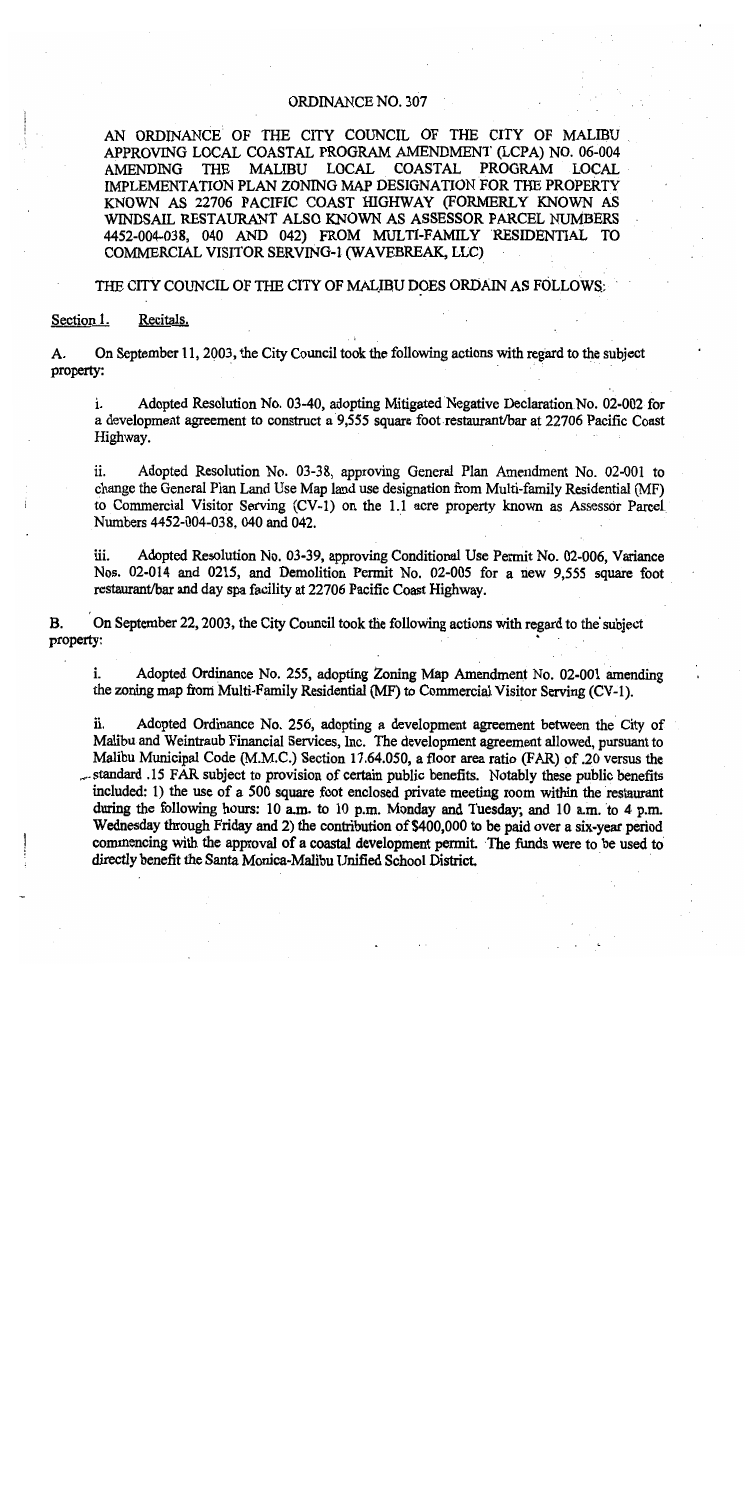The property was subsequently sold and the development agreement was transferred to C. Wavebreak, LLC.

On November 30, 2005, a new project with a FAR of .14 (Coastal Development Permit No. 05-D. 193) and no development agreement was submitted to the Planning Division for processing by Scott Mitchell Studios on behalf of Wavebreak, LLC. The application was approved by the City of Malibu Public Works Department, City Geologist, City Coastal Engineer, City Environmental Health Administrator, City Biologist, and the Los Angeles County Fire Department. The submitted project was to replace a 7.732 square foot restaurant with a new, 5,904 square-foot restaurant.

On August 23, 2006, the project was heard before the Environmental Review Board. E.

On December 6, 2006, the application was deemed complete by the Planning Division for F. processing.

On December 13, 2006, a Notice of Intent to adopt MND No. 06-008 was published in a G. newspaper of general circulation within the City of Malibu. In addition, on November 13, 2006, IS No. 06-007 and MND No. 06-008 were routed to applicable agencies and interested parties.

H. On December 21, 2006, a Notice of Planning Commission Public Hearing was published in a newspaper of general circulation within the City of Malibu. In addition, on December 21, 2006, a Notice of Planning Commission Public Hearing was mailed to all property owners and occupants within a 500-foot radius of the subject property.

I. On December 28, 2006, a Notice of Application for Coastal Development Permit No. 05-193 was posted on the subject property.

J. On January 4, 2007, as required by LIP Section 19.3.1., a Notice of Availability for Local Coastal Program Documents and Public Hearing was published in a newspaper of general circulation and mailed to interested parties; regional, state and federal agencies affected by the amendment; local libraries and media: and the California Coastal Commission.

On January 16, 2007, the Planning Commission held a duly noticed public hearing on the subject  $\kappa$ . application, reviewed and considered the staff report, reviewed and considered written reports, public testimony, and other information in the record and conditionally approved Coastal Development Permit No. 05-193 and associated application for the replacement of a restaurant and recommended the City Council approve LCPA No. 06-004.

On January 31, 2007, pursuant to Local Coastal Program (LCP) Section 19.3.2, a quarter page L. Notice of Public Hearing was published in a newspaper of general circulation within the City of Malibu indicating that the City Council would hold a public hearing on February 26, 2007 to consider an amendment of the certified Local Coastal Program. In addition, on January 31, 2007, a Notice of Public Hearing was mailed to all property owners and occupants within a 500-foot radius of the subject property, and to interested parties.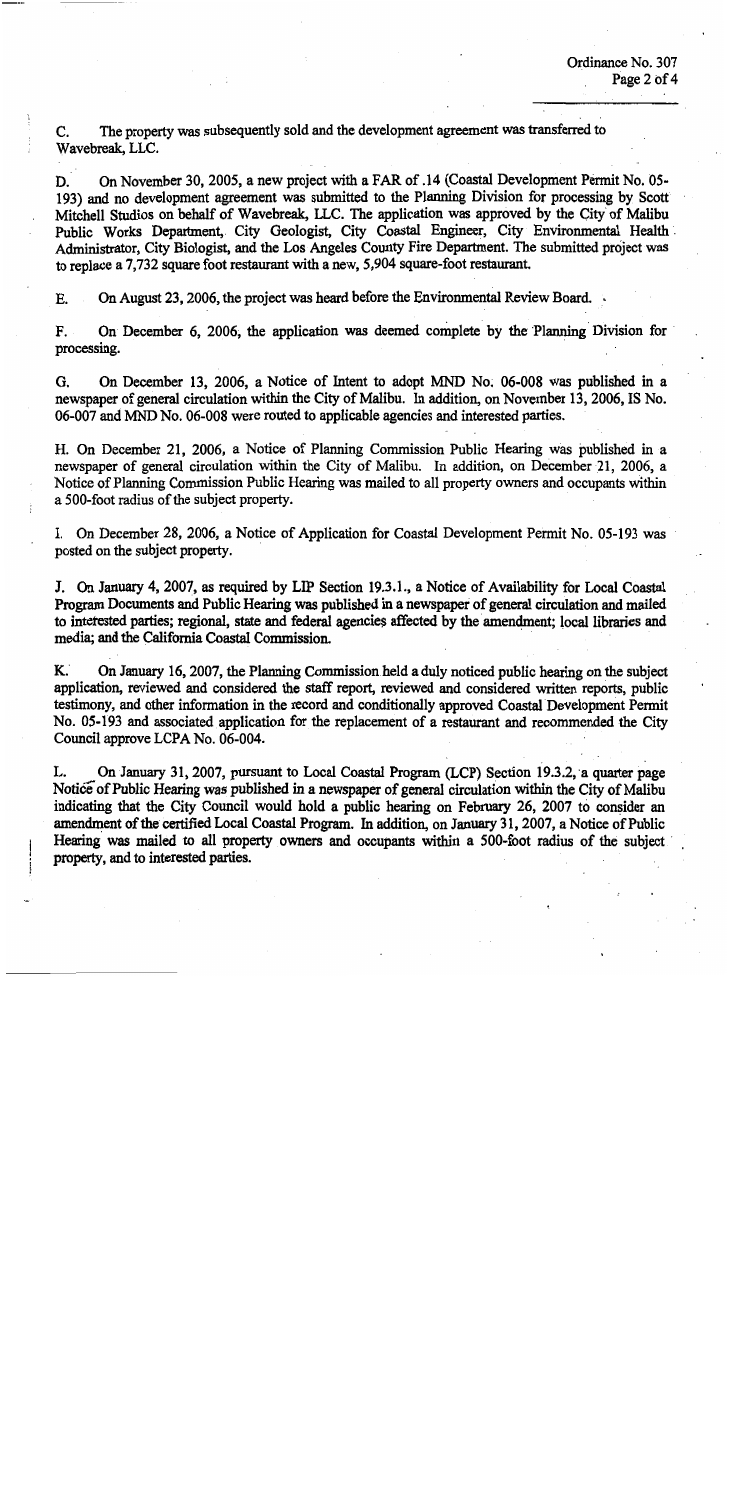On February 26, 2007, the City Council held a duly noticed public hearing on the subject M. application, reviewed and considered the staff report, reviewed and considered written reports, public testimony, and other information in the record.

#### Section 2. Environmental Review.

Pursuant to Public Resources Code Sections 21080.5 and 21080.9, approval of a LCP amendment by a local agency is exempt from CEQA's EIR requirements.

#### Local Coastal Program Amendment Findings. Section 3.

Pursuant to LCP Local Implementation Section 19.6, the City Council hereby finds as follows:

A. The zoning map amendment to the Local Implementation Plan is consistent with Chapter 3 of the Coastal Act.

Chapter 3 of the Coastal Act states that any new development must not impede or adversely impact public access to the beach, must protect marine resources and scenic views, and must not significantly disrupt environmentally sensitive habitat areas. Rezoning the subject parcels will not adversely impact public access to the beach as the subject parcels currently provide both a vertical (Zonker Harris Way) and lateral public easements.

The proposed change to Commercial Visitor Serving (CV-1) recognizes the longstanding use of the subject property and rectifies the existing zoning discrepancy between the land use regulating documents.

Section 4. Approval of Local Coastal Program Local Implementation Plan Zoning Map Amendment.

The City Council hereby approves amendments to the Local Implementation Plan of the Local Coastal Program as follows: The LCP Zoning Map shall be amended to change the zoning designation for the parcels known as APN 4452-004-038, 040 and 042, addressed as 22706 Pacific Coast Highway, from Multi-Family Residential to Commercial Visitor Serving (CV-1).

#### Section 5. Submittal to California Coastal Commission.

The City Council hereby directs staff to submit LCPA No. 06-004 to the California Coastal Commission for certification, in conformance with the submittal requirements specified in California Code of Regulations, Title 14, Division 5.5, Chapter 8, Subchapter 2, Article 7 and Chapter 6, Article 2 and Code of Regulations Section 13551, et seq.